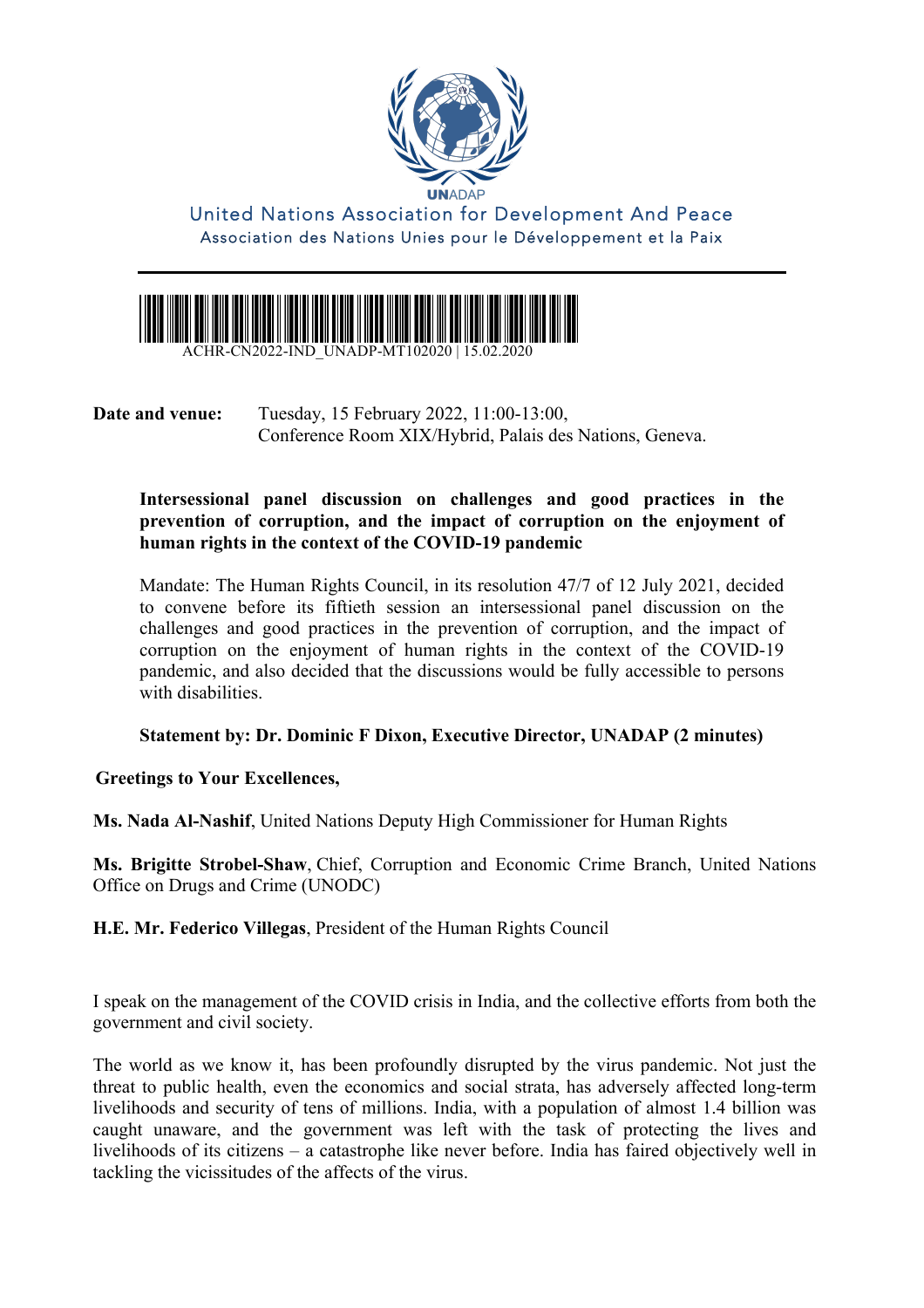

# United Nations Association for Development And Peace Association des Nations Unies pour le Développement et la Paix

We lost many loved ones during the second wave, but we as a nation, resilient, we bounced back.

India managed to maintain the lowest positivity and mortality rates coupled with one of the highest recovery rates globally during the pandemic. The country's public health efforts were strongly supported by its R&D capacity in developing vaccines against COVID-19. The planning of the vaccination drive started well in advance based on scientific evidence and global best practices.

In terms of best practices according to the (Ministry of Health and Family Welfare) [1]

The Government has sanctioned 1563 Pressure Swing Adsorption (PSA) oxygen generation plants of which 1463 have been commissioned. These include 1225 PSA plants which have been installed and commissioned under PM-CARES Fund in every district of the country.

Finally, in regards to the prevailing issues in the state Karnataka, the government is engaging with civil society and its representations for a solution, and the Chief Minister along with the Law and Home Ministers have issued assurances of upholding the letter of the law and called for unity in diversity. Such internal matters are internal and the international community must respect India's sovereignty.

#### JAI HIND!

### **SUPPORTING NOTES (Not part of the speech):**

- i. The emergence of COVID-19 in the country in early 2020 called for immediate action. The Government adopted a pre-emptive, pro-active, whole-of-government, whole-of-society approach, built around a comprehensive strategy to prevent infections, save lives and minimize impact.
- ii. Focus was given on strengthening medical and healthcare infrastructure. Efforts were made to strengthen the core capacities in terms of laboratory,

hospital infrastructure, R & D on diagnostics etc., along with the development of indigenous capacities in terms of essential logistics including personal protective equipment, diagnostics, ventilators and oxygen generation plants, among others.

iii. The Government extended logistic and financial support to the States in order to enable them to effectively combat the COVID-19 pandemic.